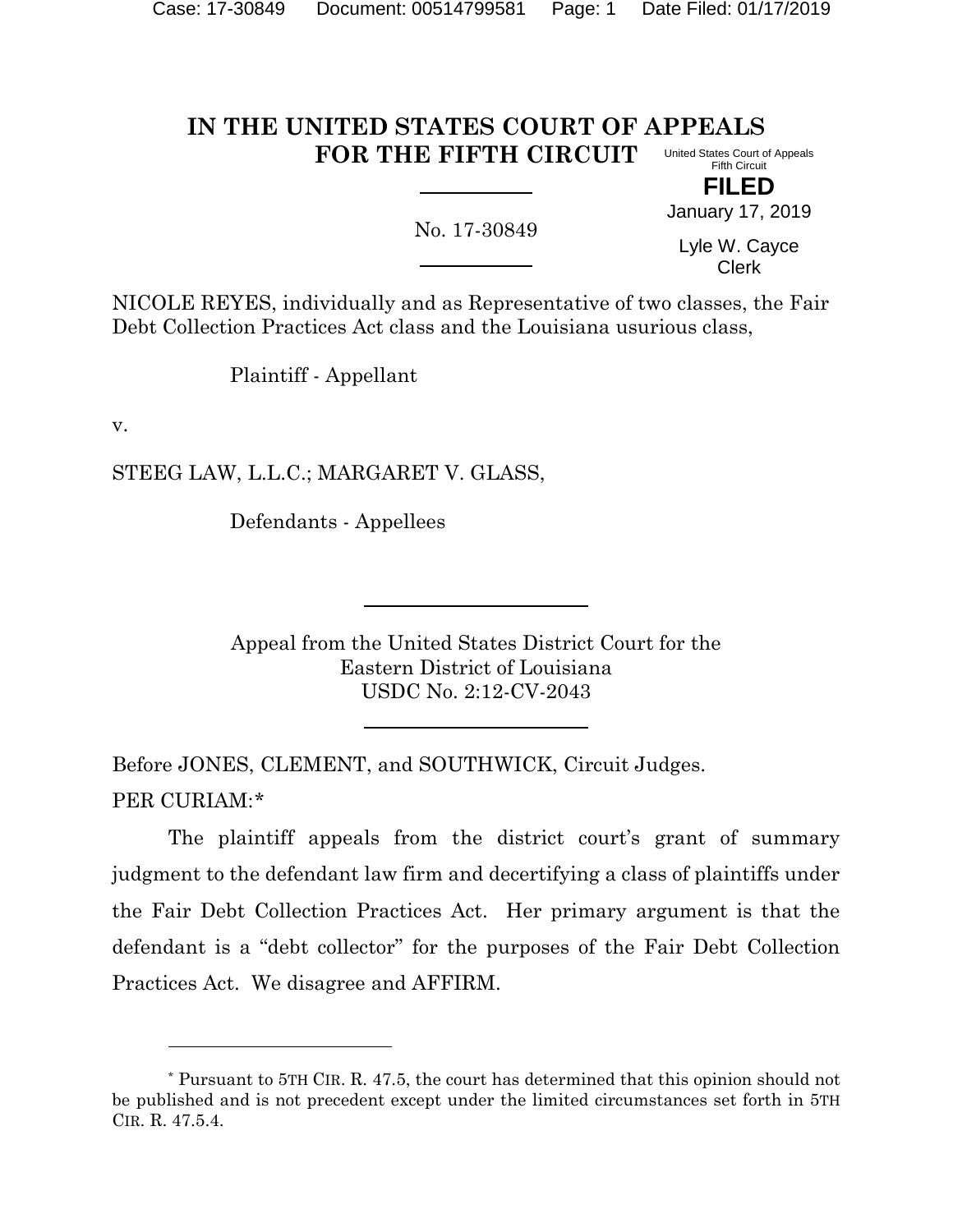# FACTS AND PROCEDURAL HISTORY

Nicole Reyes filed a class action lawsuit against Steeg Law and one of its associates, Margaret Glass. She alleged repeated violations of the Fair Debt Collection Practices Act ("FDCPA" or "the Act"). 15 U.S.C. §§ 1692-1692p. Steeg Law is a law firm in New Orleans that has a specialty practice in real estate and condominium law. Steeg Law's clients include several condominium associations, including Julia Place Condominiums, where Reyes owned a unit.

The parties agree that Steeg Law is not primarily engaged in debt collection activity. The firm stated that it provides "commercial litigation, transactional, and real estate services to . . . condominium association clients, who on occasion request[] assistance in recording privileges under La. R.S. § 9:1123.115." Privileges under Louisiana law are a form of security. Before recording a privilege, Steeg Law's practice is to transmit lien letters to unit owners. These letters relate to disputes concerning "unpaid condominium assessments, violations of the condominium owner declarations, or any other basis permitting the association to record a privilege."

Reyes alleges that the letters Steeg Law sent to her and others who belong to condominium associations represented by Steeg Law constitute facial violations of the FDCPA. That is because Steeg Law's standard form letter demands payment within seven days, rather than the thirty days the Act provides. *See* 15 U.S.C. § 1692g. Further, Reyes alleges that Steeg Law "regularly makes demand for amounts that are not 'expressly authorized by the agreement creating the debt or permitted by law'. . . and for amounts that violate state law" in violation of Section 1692f. Reyes also claims that Steeg Law violated the Act as to her because it continued to communicate directly with her even after learning she had legal representation with respect to this matter. *See id.* § 1692c(a)(2).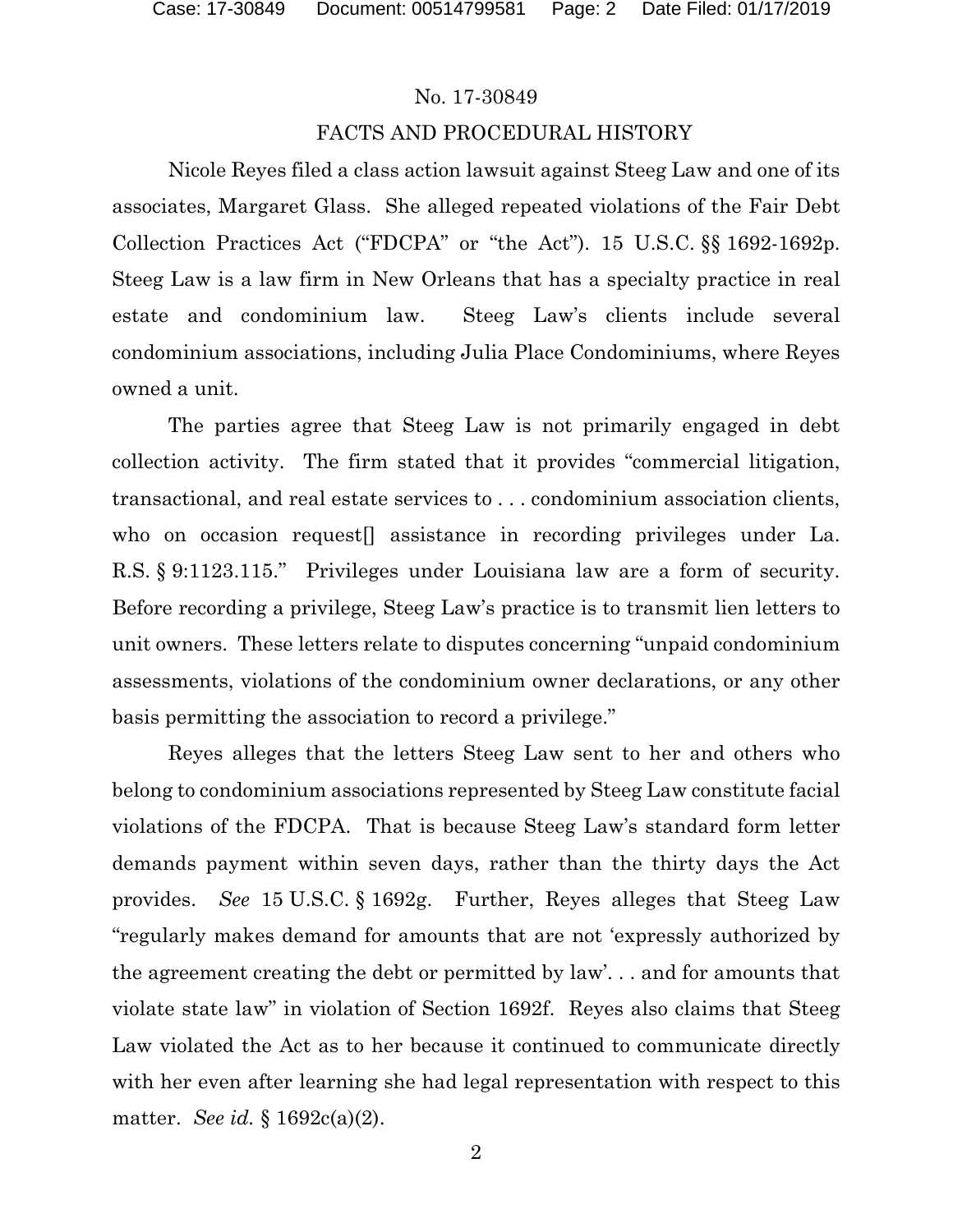After initial discovery, the district court certified a class of condominium owners for the purposes of claims under the FDCPA. The class was defined as "individuals who received lien letters from Steeg Law in the year preceding the filing of the complaint." As the case progressed through discovery and pretrial motions, its scope narrowed as Steeg Law successfully sought dismissal of some members of the FDCPA class and additional defendants reached settlement agreements with Reyes.

The district court ordered the parties to inform the court which of the pending motions were mooted by the settlements and "whether, in light of the recent settlement, there [was] a proposed class that satisfie[d] Rule 23(a)-(b) of the Federal Rules of Civil Procedure."

After receiving the requested briefing, the district court decertified the FDCPA class. The next day, the court granted summary judgment to Steeg Law, holding that it did not qualify as a debt collector for the purposes of the Act because it was not "regularly" engaged in debt collection activity. Reyes timely appealed.

## DISCUSSION

"We review a grant of summary judgment *de novo*, applying the same standard that the district court applied." *Smith v. Reg'l Transit Auth.*, 827 F.3d 412, 417 (5th Cir. 2016). Summary judgment is appropriate if "there is no genuine dispute as to any material fact and the movant is entitled to judgment as a matter of law." FED. R. CIV. P. 56(a). A material fact is one "that might affect the outcome of the suit under the governing law." *Anderson v. Liberty Lobby, Inc.*, 477 U.S. 242, 248 (1986). A dispute regarding a material fact is genuine when "the evidence is such that a reasonable jury could return a verdict for the nonmoving party." *Id*. "The court must view the evidence introduced and all factual inferences from the evidence in the light most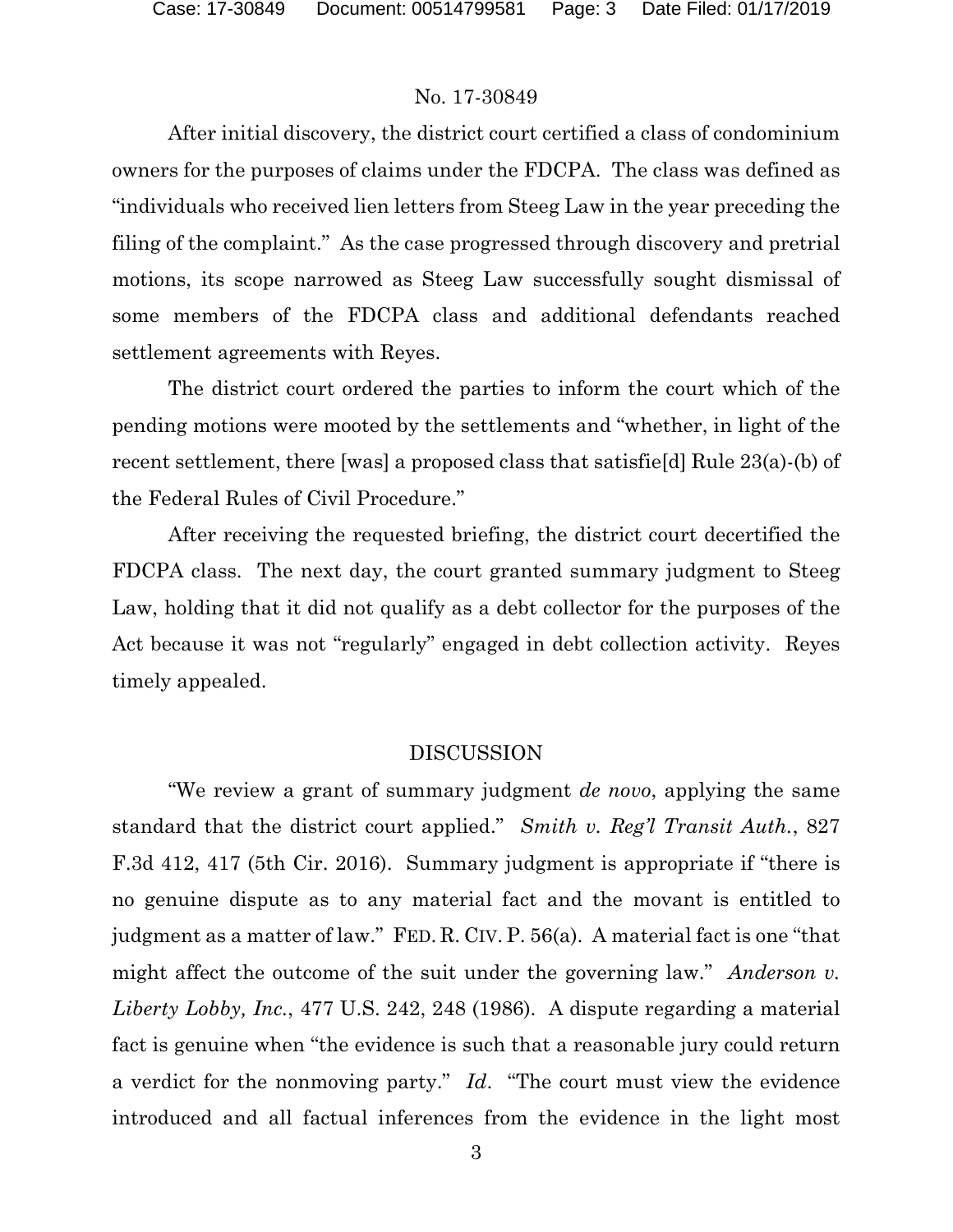favorable to the party opposing summary judgment." *Hightower v. Tex. Hosp. Ass'n*, 65 F.3d 443, 447 (5th Cir. 1995). "A party opposing summary judgment may not," however, "rest on mere conclusory allegations or denials in its pleadings" to avoid an adverse ruling. *Id*.

The FDCPA imposes civil liability on "debt collectors" for certain prohibited debt collection practices. 15 U.S.C. §§ 1692-1692p. It regulates interactions between a debtor and a debt collector, the latter being defined as "any person who uses any instrumentality of interstate commerce or the mails in any business the principal purpose of which is the collection of any debts, or who regularly collects or attempts to collect, directly or indirectly, debts owed or due or asserted to be owed or due another." *Id.* § 1692a(6). "Attorneys qualify as debt collectors for purposes of the FDCPA when they regularly engage in consumer debt collection, including but not limited to litigation on behalf of a creditor client." *Mahmoud v. De Moss Owners Ass'n, Inc.*, 865 F.3d 322, 330 (5th Cir. 2017).

As a panel of this court previously acknowledged, this circuit has not developed a bright-line rule to determine when a law firm is a debt collector for the purposes of the FDCPA. *Hester v. Graham, Bright & Smith, P.C.*, 289 F. App'x 35, 41 (5th Cir. 2008). We decline to adopt such a standard today and instead continue to consider a variety of factors. One district court listed factors we have identified in our caselaw as including

the number of lawsuits filed and collection letters mailed, the percentage of time debt collection activities consume, the share of total lawsuits filed that were dedicated to debt collection, the number of creditor clients and the length of the firm's relationship with them, the frequency and nature of the non-collection work in which the firm engages, and the number of firm attorneys and other employees dedicated to debt collection activities.

*Kirkpatrick v. Dover & Fox, P.C.*, No. 4:13-cv-00123, 2013 WL 5723077, at \*5 (S.D. Tex. Oct. 21, 2013) (collecting cases).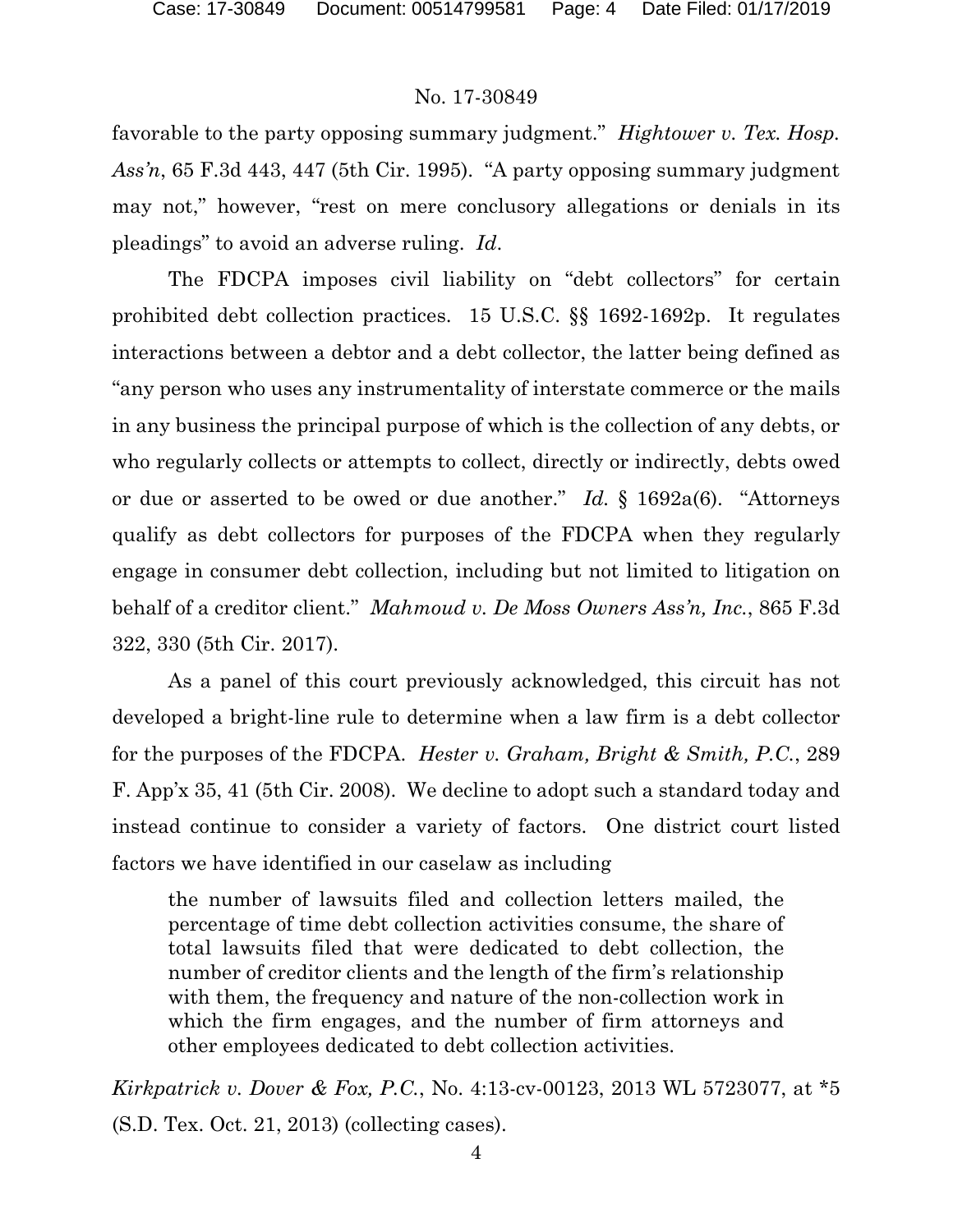Reyes emphasizes that we have previously held that an attorney "who, during a single nine-month period, attempts to collect debts owed another by 639 different individuals 'regularly' attempts to collect debts owed another, and thus is a debt collector under [Section] 1692a(6)," although the debt collection work for that client constituted 0.5% of his practice during that ninemonth period. *Garrett v. Derbes*, 110 F.3d 317, 318 (5th Cir. 1997).

We resolve these issues on a case-by-case basis for a reason. In the cited precedent, Derbes's collection activity was "regular" although it constituted a small percentage of his firm's overall practice. Labeling the work as "regular" was a reflection of the nature of Derbes's practice. Steeg Law, though, sent only 36 letters (related to 34 liens) in the year before Reyes filed her complaint. That level of activity pales in comparison to the 639 letters Derbes sent in three quarters of that time. *See id.* While it is certainly true that the lien letters and the negotiations, research, and drafting work associated with each letter made up more than 0.5% of Steeg Law's practice during the relevant period, this work did not represent a large part of the firm's overall practice.

During the three years before Reyes filed her complaint, less than 1.3% of Steeg Law's overall revenue was "attributable to fees accrued through the representation of condominium associations in perfecting and enforcing liens and recovering delinquent balances." During that same period, all of the work that Steeg Law attorneys undertook for its condominium association clients constituted less than 1.5% of the firm's total billable hours. Even adopting an expansive definition of "debt collection activity," that activity constituted less than 3.5% of that 1.5%. Neither this court's precedent nor common sense compel a determination that these circumstances constitute regularly engaging in debt collection activity. The district court did not err in holding that Steeg Law is not a debt collector as defined by the Act.

5